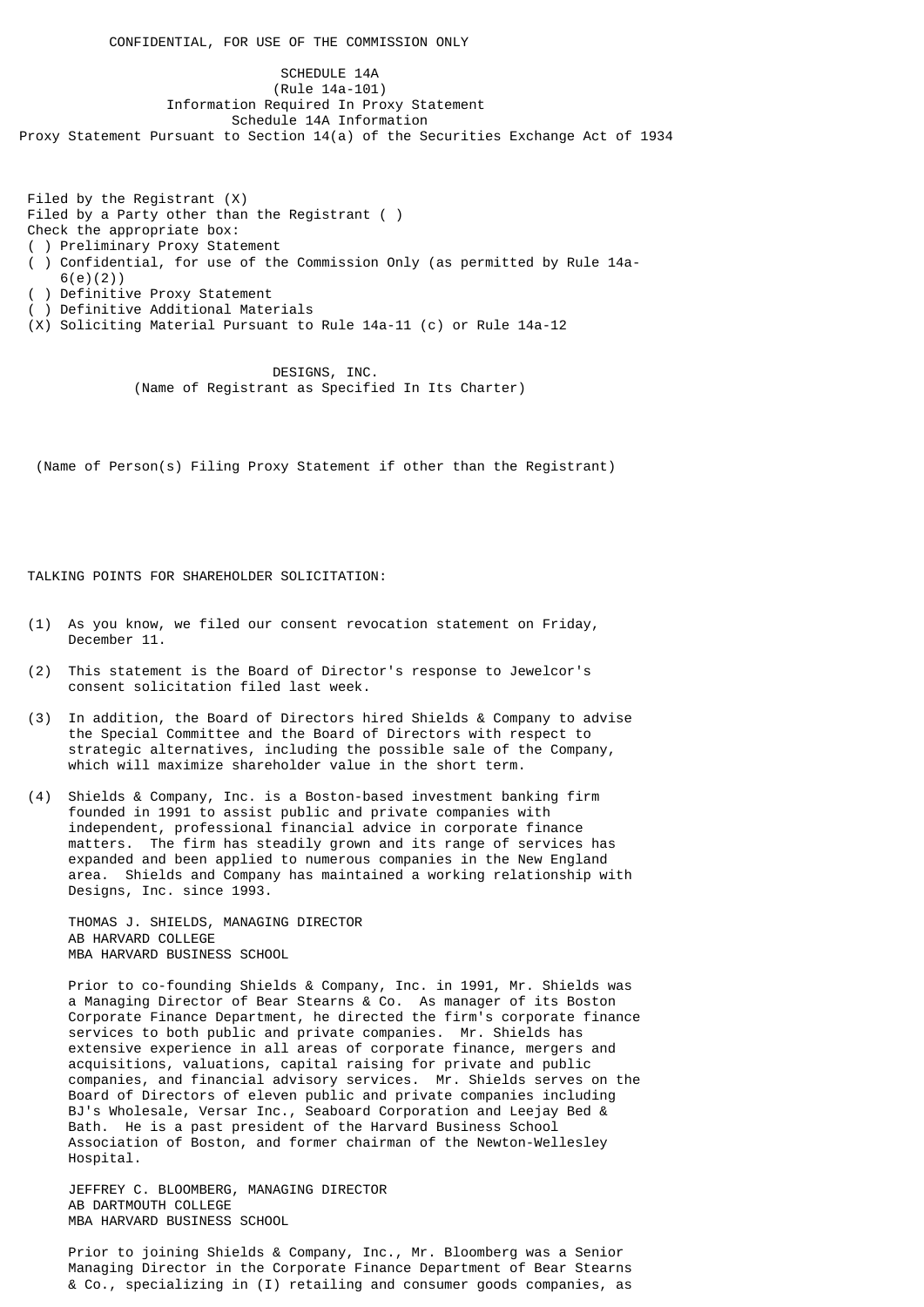co-head of the firm's merchandising group, and (ii) mergers and acquisitions. In addition, Mr. Bloomberg was vice chairman of the firm's valuation committee, which reviewed all fairness opinions issued by the firm.

- (5) I am calling to encourage you not to execute a consent for Jewelcor for the following reasons:
	- There is currently a process in place with excellent investment bankers to maximize shareholder value possibly through the sale of the business.
	- The process is being managed by an independent committee of the Board of Directors led by Jim Groninger. Jim is a former managing director of Paine Webber's Boston office, he took the Company public in 1986 and he has extensive insight into the Company's business strategy and relationship with Levi Strauss & Co.
	- Pete Thigpen is the former president of the Levi's brand and has maintained excellent relationships with the people at Levi Strauss & Co.
	- Bernard Manuel is the CEO of Cygne Design and has significant experience in both the retail and manufacturing arenas. He has a broad base of contact both domestic and abroad.
- (6) Obviously, because our existing operating strategy is focused largely on the success of the Levi's and Dockers Outlets, the Trademark License Agreement with Levi Strauss & Co. is critical to the future viability of the Company. Having Pete Thigpen on the Committee together with the experience the Company and senior management has had with Levi Strauss & Co. will increase the likelihood of a successful transfer of the license agreement. Levi's has the right in a change of control to terminate the license agreement. They have to support the transaction in order for a successful sale of the business to occur.
- (7) Jewelcor's proposal mirrors our existing strategy which consists of the following initiatives:
	- Focus predominantly on the Levi's and Dockers Outlets.
	- Closure of unprofitable stores where economically feasible taking into consideration the current performance of the stores and the contingent lease liabilities.
- Consistent reduction of overhead levels to support a largely outlet-based operation. Essentially we have been "right-sizing" the business over the past two years to support our shift in strategy.
	- Abandoning the BTC private label strategy we did this in fiscal 1997.
- (8) Our primary focus at this time is to maximize sales during this critical Christmas season any disruption of the management of the Company and interference with our existing operating strategy would have an adverse impact on the business.
- (9) We are filing our 10Q with the Securities and Exchange Commission today. This document gives a detailed accounting of the performance of our various business segments and should provide you with substantial insight into the progress we have made and continue to make in executing our business strategies.
- (10) In Conclusion, I would like to ask you to let the process unfold. The Board of Directors has established a very short time table for the Special Committee and the Company's financial advisors explore the various strategic alternatives available to the Company. There are a number of candidates available who might be willing to purchase the Company and we believe the existing team is best suited to accomplish this initiative.

 Designs, Inc. ("Designs") and certain other persons named below may be deemed to be participants in the solicitation of consents (the "Solicitation") in opposition to the consent solicitation by Seymour H. Holtzman and certain companies controlled by him for the purpose of, among other things, removing the current members of the Board of Directors of